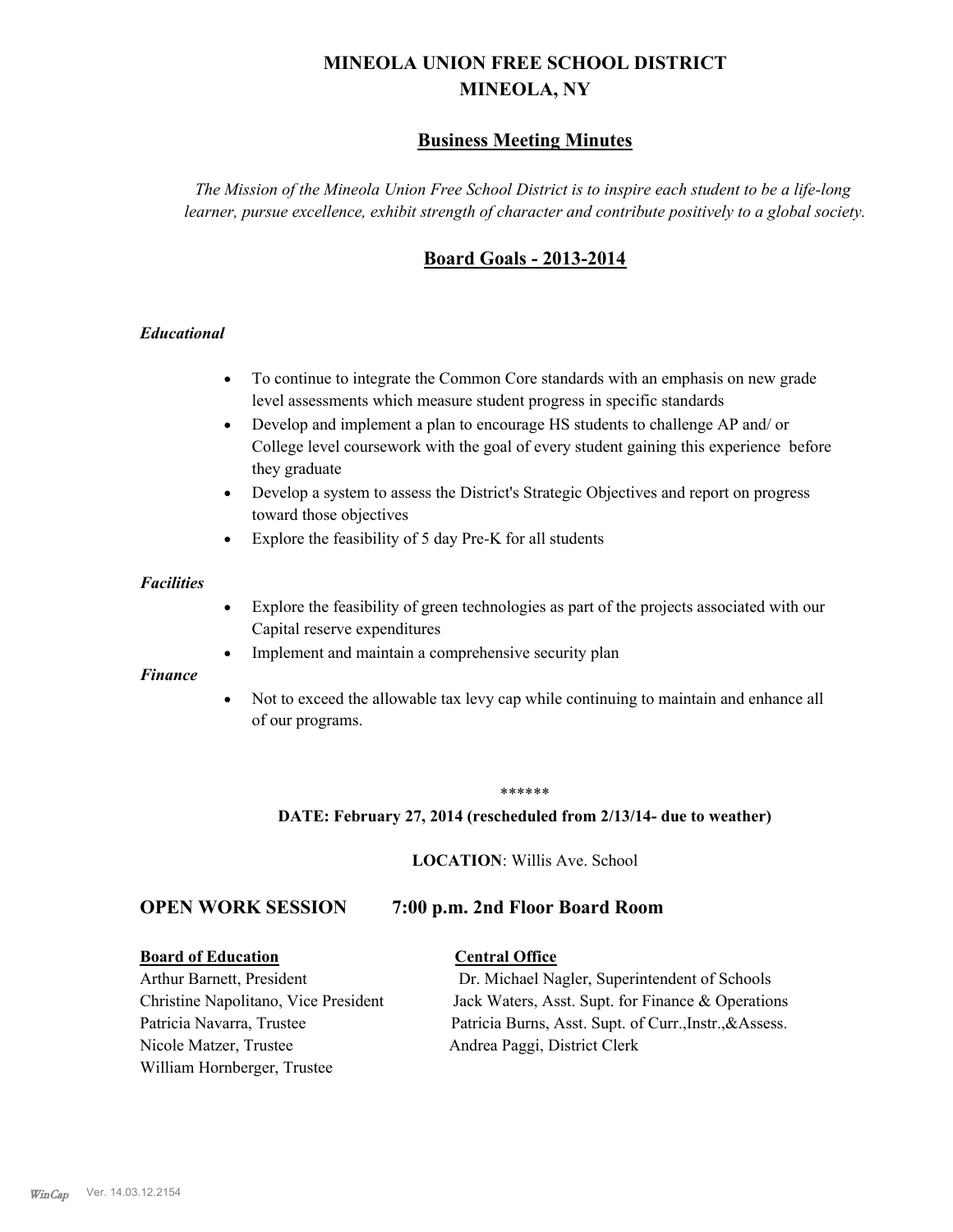**A. Call to Order - 7:05pm B. Pledge of Allegiance C. Reading of Mission-** Artie Barnett **D. Moment of Silent Meditation**

#### **E. Dais & Visitor Introductions**

#### **F. High School Student Organization Report**

There was no Student Organization report this evening.

#### **G. BOE Reports**

#### **a. Comments from Board Trustees**

Ms. Matzer attended the Middle School Production of "The Little Mermaid" and it was wonderful. She also commented on the new sound system which is now in place. Ms. Matzer also enjoyed Jazz Night at the High School.

Ms. Navarra stated that she attended Jazz Night and it was wonderful. She also commented that the security guard at the high school commented to her on how lucky we are in this District, with all of the events and the active participation of the community. Ms. Navarra also spent time at Jackson Avenue with the 3rd grade and learned a great deal about frogs during their science lessons.

Ms. Napolitano stated that she attended many of the same events already mentioned as well as the Baseball fundraiser at McDonald's. Ms. Napolitano had the opportunity to visit classes at Meadow Drive before the winter break. Ms. Napolitano was impressed with all that she saw going on at the school and especially enjoyed the Olympic events during gym periods. Ms. Napolitano stated that she wanted to mention that recently their was an article in the paper regarding Dan Cohen, whose children attended Mineola. Mr. Cohen has a charity "Music of Memory" that provides music on iPods to Alzheimer patients. Ms. Napolitano asked if in keeping with the mission of the district is there a way for our students to get involved with this charity, for example donating iPods. The Superintendent stated that he would talk to the Student Service Center at the High School.

#### **b. Comments from Board President**

Mr. Barnett stated that he attended the Mustang Stakes and it was a great night. He commented that "Little Mermaid" was wonderful. Mr. Barnett was happy to announce that the State Appeals Court has struck down the Nassau County appeal of the tax certiorari and this is finally done. Mr. Barnett attended Jazz Night and stated that everyone did a great job and there is a lot of talent.

#### **c. Comments from Superintendent**

The Superintendent stated that he attended Jazz Night and is also looking forward to Choral Night on 3/5. These events are a nice showcase of the talents of our students. He stated that "The Little Mermaid" was amazing and to involve 150 middle schoolers in the production is a remarkable task. Dr. Nagler gives kudos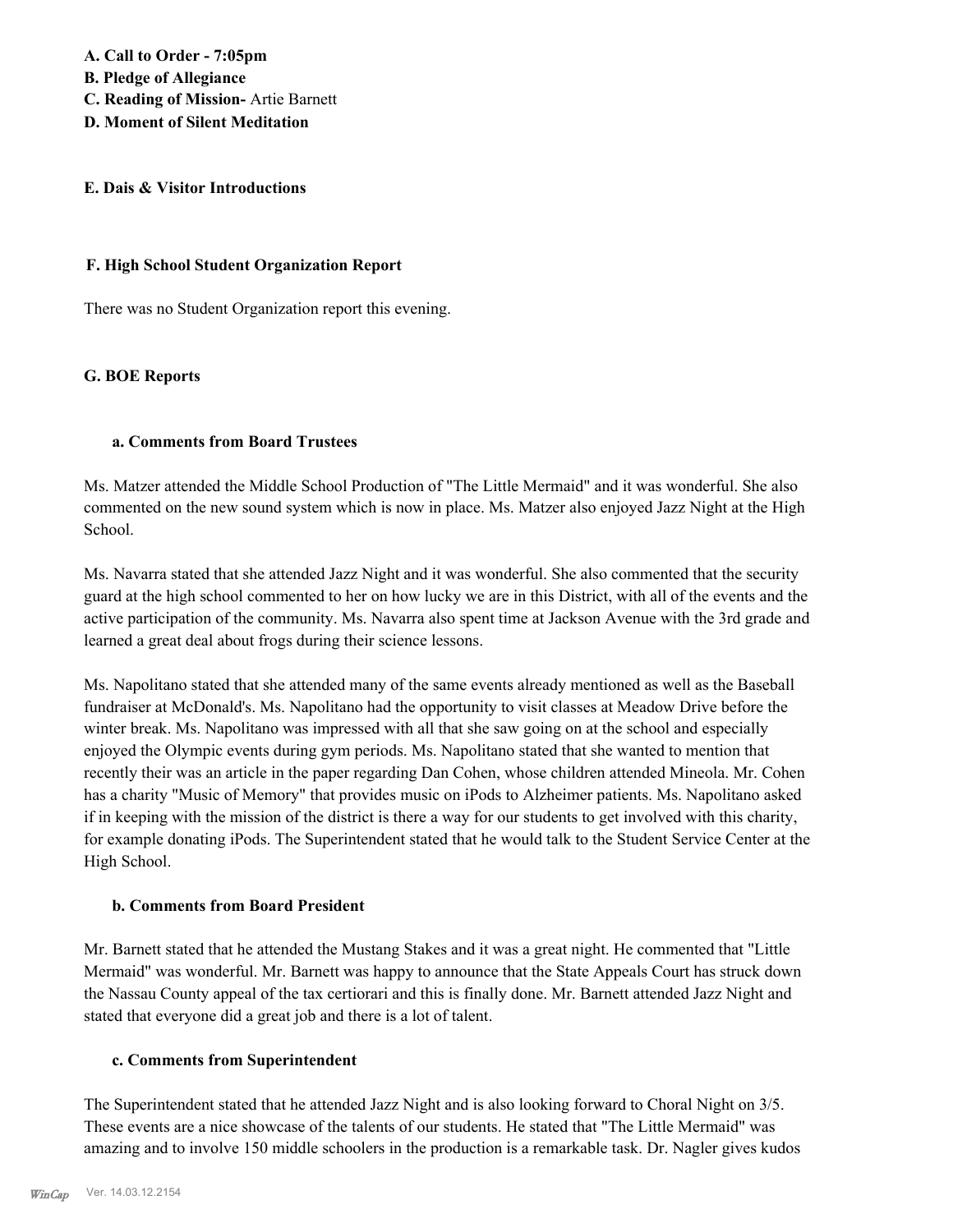to Mr. DeLuca and his crew. Dr. Nagler also attended the Mustang Stakes and it was an enjoyable evening. The Superintendent stated that there has been a lot of snow this winter, which resulted in five postponements. This is the most days in many years. He stated as a result of these postponements, it is necessary to use 1 make-up day which is Friday May 23rd. He cautioned that at this time, it is predicted that there may be significant snow Sunday into Monday. If it becomes necessary to close the school, then the district will lose Tuesday, April 22nd. The Superintendent will be in Albany, but notification will go out in case of school postponement. Mr. Hornberger asked the Superintendent for clarification of the number of days required by the State and how only one day needed to be made up. Dr. Nagler reviewed the numbers again. Finally, the Superintendent stated that he wanted to comment on an issue that was brought up during the Commissioner's Conference that was hosted by Mineola. A participant had commented that visits to the schools should take place when they are unannounced to see what is really going on. Dr. Nagler stated that he has recently made 3 unannounced visits with Board members to 3 different schools (Jackson, Meadow, and the High School). On each occasion, students were all engaged and happy. He added that children are always honest with you when asked a question. Dr. Nagler stated that he was proud of everything that he saw going on in the schools.

#### **H. Old Business**

Mr. Barnett asked the Board if there was any old business. Mr. Hornberger asked about the status of the monitors on the security desk at the High School. The Superintendent stated that he had just had his close out meeting with the security company and the matter of monitors on the desk was discussed. It is felt that it is a better security procedure to not have the monitor on the desk top but rather to place it below the desk. He added that it is also being discussed that a large screen will be placed in Dr. Moriarty's office. Dr. Nagler stated that the security system is clear and easy to use. It was also stated that we are almost ready to conduct a lockdown drill, which will mimic a real event. Mr. Barnett asked if a dry run could be conducted when school is not in session. The Superintendent stated that that is the plan. Ms. Napolitano asked if all personnel training have been completed. The Superintendent stated that all staff using the cameras and panic button has been trained. There was no additional old business.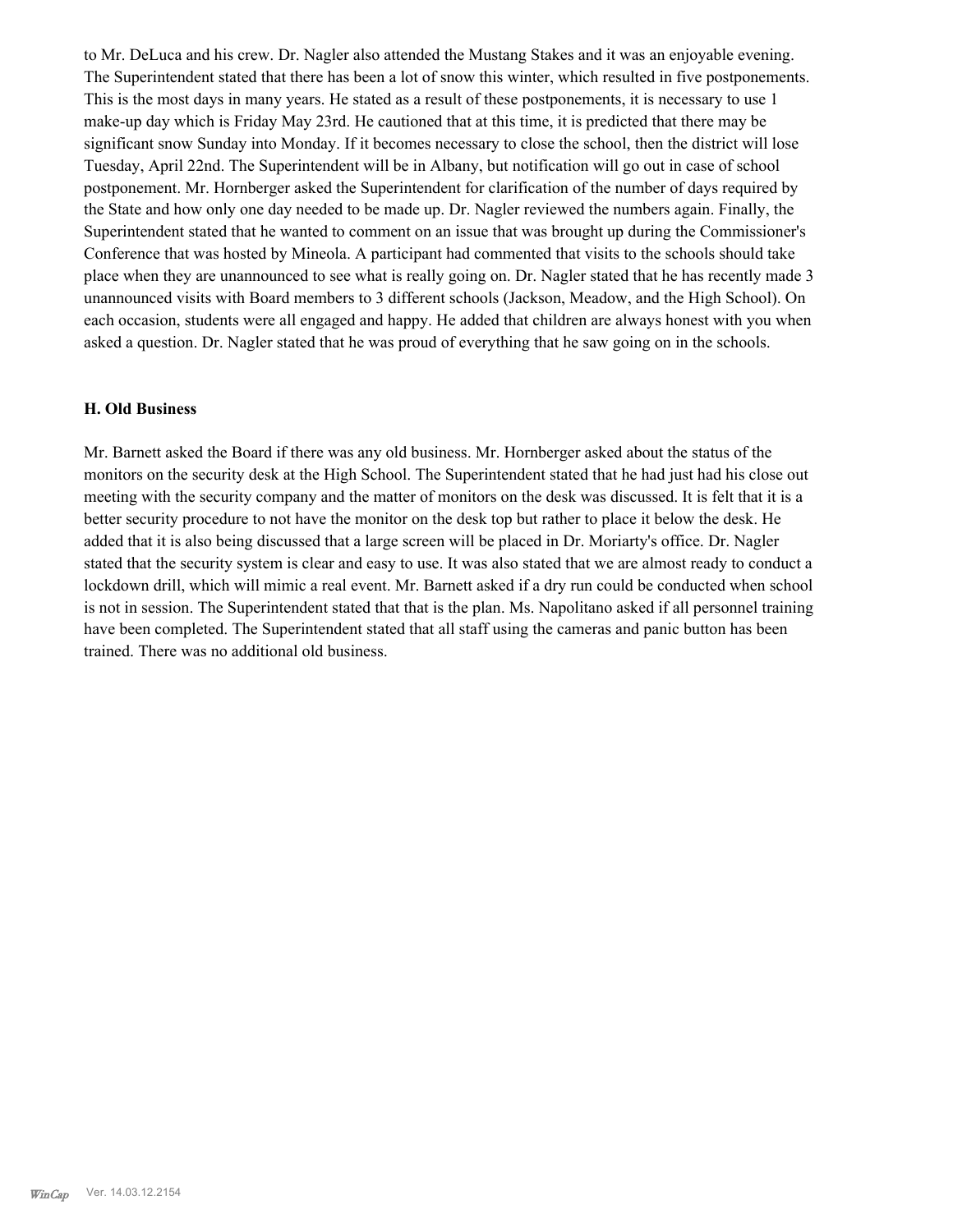#### **I. New Business**

#### **Annual Election and Budget Vote - May 20, 2014**

**RESOLUTION # 40 - BE IT RESOLVED** that the Board of Education of the Mineola Union Free School District approves of the following information regarding the Annual Election and Budget Vote scheduled for May 20, 2014:

- (a) The District's Annual Election will be held on **Tuesday**, **May 20, 2014**.
- (b) The District Clerk be authorized to make all necessary arrangements for the registration of qualified voters and for the conduct of the District's Annual Election to be held on **Tuesday**, **May 20, 2014**, including the rental and delivery of voting machines and the publication of the necessary notices of public budget hearing, and of said registration, as required by law, in the **Mineola American and Williston Times.**
- (c) The polls on the date of the Annual Election will be open for the period from 6:00 a.m. to 9:00 p.m., both inclusive.
- (d) The polls for voting purposes at these locations will be designated as (1) Jackson Avenue School; and (2) Meadow Drive School.
- (e) Each of the Inspectors of Election and Registrars designated by the Board of Education serve for such Annual Election and be compensated in the sum of **\$10.00** per hour for their services.
- (f) The President of the Board of Education will be designated as Chairperson, calling the election to order.
- (g) The form and content of the notice of the Public Budget Hearing and of the registration of voters and the annual election including the dates, times and places thereof as set forth in such notices, all as prepared by the District Clerk and annexed hereto, be approved.
- (h) Dr. Nagler and Mrs. Paggi are designated as Poll Clerks to canvass "affidavit ballots" to meet at the Superintendent's Office on **Wednesday**, **May 21, 2014**, at 3:00 p.m. for such purpose.
- (i) The Budget Hearing will take place on **Thursday, May 8, 2014** at 7:00 p.m., at the Willis Avenue School, with regard to the special meeting.
- (j) A special evening registration of voters shall take place on **Tuesday**, **May 6, 2014**, from 4:00 p.m. to 8:00 p.m. at the Willis Avenue School, located at 121 Jackson Avenue, Mineola, NY 11501.
- **Motion:** Nicole Matzer
- **Second:** William Hornberger

Discussion: There was no discussion.

Yes: William Hornberger **No:** No: No Nicole Matzer Patricia Navarra Christine Napolitano Arthur Barnett

**Passed:** Yes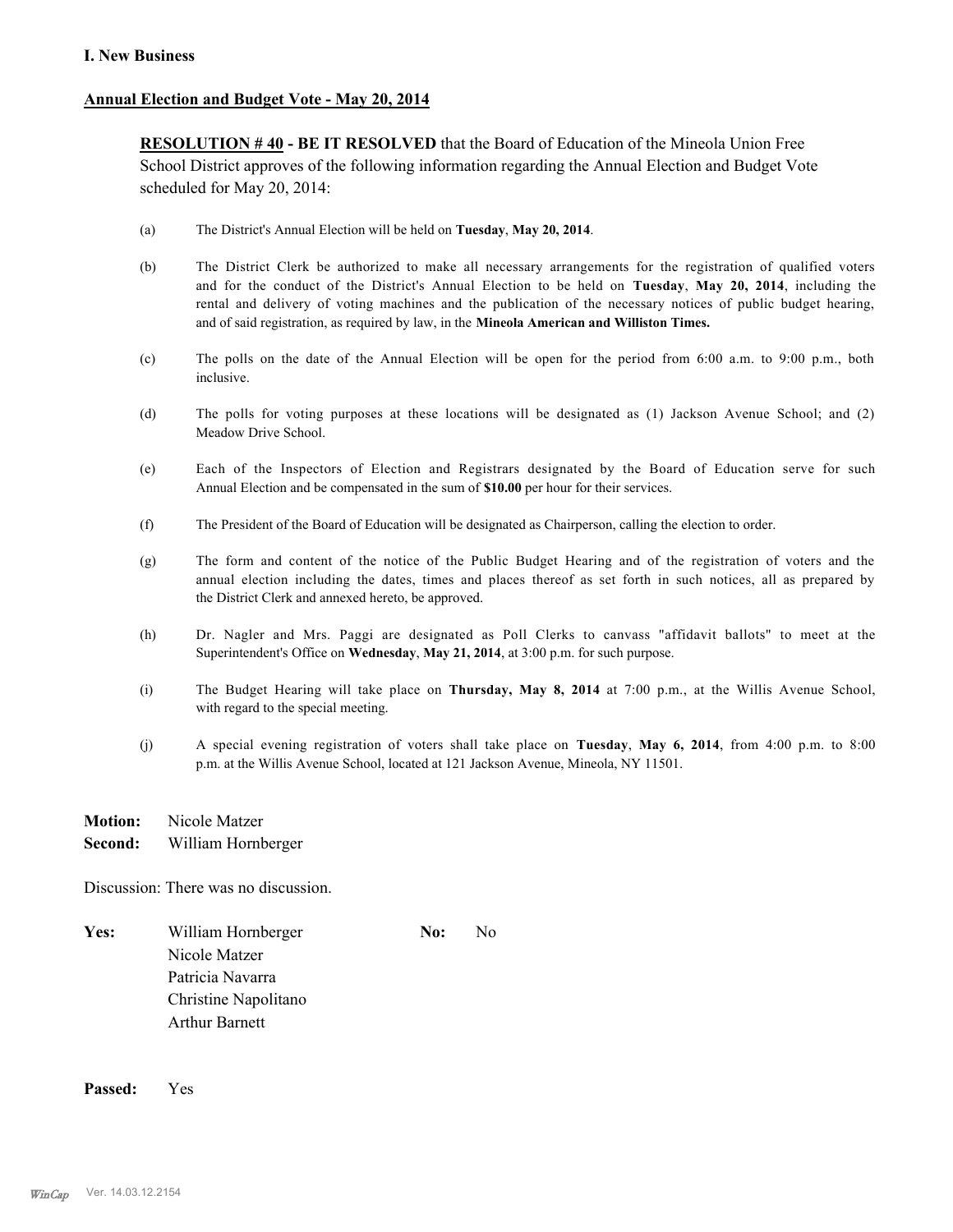#### **Awarding of Bid- Kitchen Alterations and Renovations at Jackson Avenue School**

**RESOLUTION # 41- BE IT RESOLVED** that the Board of Education of the Mineola Union Free School District approves the award of Contract "G": General Construction, Environmental Abatement, Heating, Ventilation, Plumbing and Electrical Work- Project (SED No. 28-04-10-03-0-004-020) bid opened January 27, 2014 to the lowest responsible bidder meeting specifications, FML Contracting, Inc., for a total contract price of \$329,800.00, which includes alternate bid items G2 and G3, which is the replacement of two interior doors.

**Motion:** Christine Napolitano **Second:** William Hornberger

Discussion: The Superintendent stated that this renovation will be paid for from the cafeteria fund. The bids came in higher than originally expected; however it is felt that there will be enough in the fund even if problems arise. The majority of this job is new equipment. The time line for this job is the summer and will take approximately 8 weeks. It is anticipated that the job will be completed around August 18th. There was no additional discussion.

| Yes: | William Hornberger    | No: | No. |
|------|-----------------------|-----|-----|
|      | Nicole Matzer         |     |     |
|      | Patricia Navarra      |     |     |
|      | Christine Napolitano  |     |     |
|      | <b>Arthur Barnett</b> |     |     |
|      |                       |     |     |

**Passed:** Yes

#### **Disbanding of Financial Planning Committee**

**RESOLUTION # 42- BE IT RESOLVED** that the Board of Education of the Mineola Union Free School District approves the disbanding of the Financial Planning Committee, with appreciation for their service. **Motion:** Christine Napolitano **Second:** William Hornberger

Discussion: Mr. Barnett asked the Board for approval to open up to public comment regarding the Financial Planning Committee. A motion was made by William Hornberger to allow public comments from members of the committee, specific to this resolution; the motion was second by Patricia Navarra. The Board was polled and all were in favor and the motion passed.

Mr. Barnett stated that this resolution was brought up at his request to the Superintendent. Mr. Barnett stated that he feels that the Financial Planning committee no longer has a true purpose due to the various changes that have occurred (for example the tax cap). Mr. Hornberger stated that the Board has struggled with assigning specific tasks for the committee to address since the budgetary process has changed due to the tax cap. The Board had discussed the possibility of having the committee look at changes to the Pre-K program (5 day, 1/2day). Mr. Hornberger stated that he had received mixed comments from the committee members regarding the proposed disbandment. Some are in agreement and others feel that the need still exists for this committee. He stated that as Chair of the committee, the members have always given their expertise and this is an active committee. Mr. Hornberger understands this resolution and is in agreement at this time. Mr. Barnett asked legal counsel, present at the meeting if the District is required to have a financial planning committee and was told that this is not a requirement. The Board is required to oversee the audit process and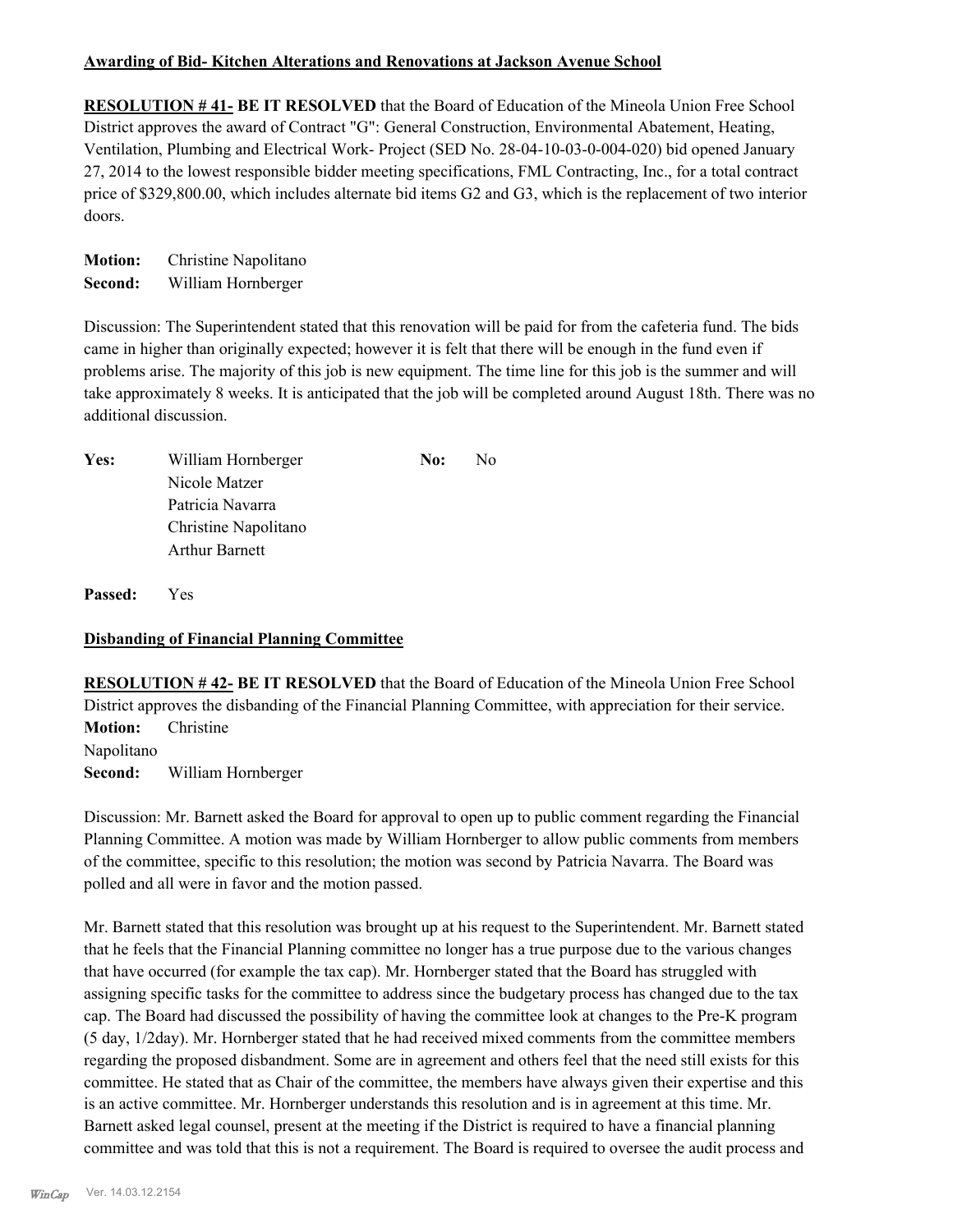Board members are required to go through training as a requirement to serve. Ms. Matzer thanked the committee for their service but stated that she is in agreement with the resolution. Ms. Napolitano stated that she would like comments from the committee members prior to making a statement.

Mr. Barnett opened the floor to comments from the committee members present this evening. There were two members present who spoke and both still felt that the Financial Planning Committee could be of service to the District. Both were in agreement that if the committee was not disbanded, there is a need to add new members. Both gave examples of topics for the committee to address. Ms. Napolitano asked for clarification from the Superintendent of an issue raised by one of the committee members. Dr. Nagler and Mr. Waters explained the issue and details.

 Ms. Napolitano stated that she was a Board member at the time when the Financial Planning committee was formed and she appreciates all of that they have done. Since the time that the committee was started, many changes have taken place: tax cap, external and internal audits and the Board member are now mandated to receive budget training. She emphasized that this is not punitive and could change in the future; however the Financial Planning committee is no longer needed. Mr. Barnett stated that in no way is the Board uncomfortable with having people looking over their shoulders, but the committee no longer has a true purpose. There was no further discussion and the Board was polled on Resolution # 42.

| <b>Yes:</b> | William Hornberger    | No: | No |
|-------------|-----------------------|-----|----|
|             | Nicole Matzer         |     |    |
|             | Patricia Navarra      |     |    |
|             | Christine Napolitano  |     |    |
|             | <b>Arthur Barnett</b> |     |    |
|             |                       |     |    |

**Passed:** Yes

#### **J. Consensus Agenda**

**RESOLUTION # 43 -BE IT RESOLVED** that the Board of Education approves the consensus agenda items J.1.a. through J.6.d., as presented.

**Motion:** Nicole Matzer **Second:** Patricia Navarra

Discussion: There was no discussion.

| Yes: | William Hornberger    |  | -No |
|------|-----------------------|--|-----|
|      | Nicole Matzer         |  |     |
|      | Patricia Navarra      |  |     |
|      | Christine Napolitano  |  |     |
|      | <b>Arthur Barnett</b> |  |     |

**Passed:** Yes

#### 1. **Accepting of Minutes**

That the Board of Education accepts the minutes of the January 16, 2014 Workshop Meeting as presented. a.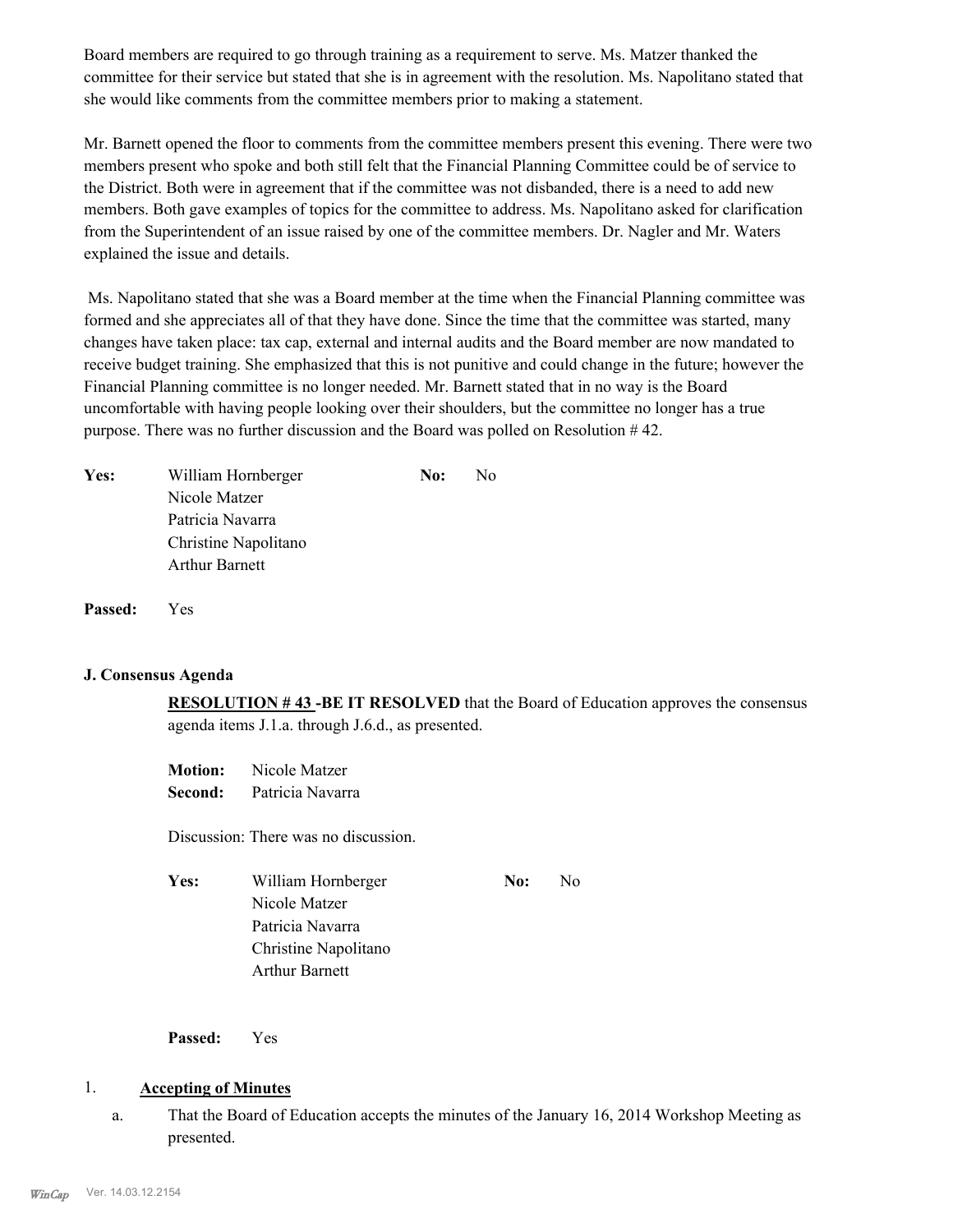# 2. **Instruction**

- a. Leave(s) of Absence/Child Rearing
- That the Board of Education grants a request to Krista O'Donnell, for an unpaid Leave of Absence, for child-rearing purposes, starting approximately April 1, 2014 to June 30, 2014. 1.
- Appointment(S) Sub Teacher per diem b.

The Board of Education accepts the following individual(s) as Per Diem Substitute Teacher(s) for the current school year, at a daily rate of \$100.00 per day; and retirees at a daily rate of \$125.00 per day.:

| <b>EMPLOYEE NAME</b> | <b>EMPLOYEE CERTIFICATION</b>      |
|----------------------|------------------------------------|
| Briana Sloper        | SWD $(1-6)$ , Childhood Ed $(1-6)$ |

# 3. **Instruction: Committee on Special Education**

a. That the Board of Education approves the CSE/CPSE/SCSE recommendations for programs and services for students with IEPs for the time period from 11/1/13- 12/31/13. Please be advised that all of the parents have received the student's IEP and a copy of their DUE process rights.

# 4. **Instruction: Contracted**

a. That the Board of Education accepts the Special Education Services Contract between Westbury UFSD and the Mineola UFSD for the 2013- 2014 school year.

b. That the Board of Education accepts the Special Education Services Contract for a Parentally Placed student between Westbury UFSD and the Mineola UFSD for the 2013- 2014 school year.

c. That the Board of Education accepts the Special Education Services Contract for a Parentally Placed student between Manhasset UFSD and the Mineola UFSD for the 2013- 2014 school year.

d. That the Board of Education accepts the Special Education Services Contract for a Parentally Placed student between East Williston UFSD and the Mineola UFSD for the 2013- 2014 school year.

# 5. **Civil Service**

- a. Resignation(s)
- That the Board of Education accept the resignation of Qian Xia, temporary Account Clerk in the Business Office, effective February 10, 2014. 1.
- b. Appointments
- That the Board of Education approve the appointment of Susan Fernandez, to the position of part time Teacher Aide/Lunch Monitor at Meadow Drive School, effective February 4, 2014. Salary is \$13.74 per hour on Step 1. 1.
- That the Board of Education approve the appointment of Maria Cunha, to the position of part time Teacher/Lunch Aide effective February 4, 2014. Salary is \$13.74 on Step 1. 2.
- That the Board of Education approve the appointment of Suzanne Aragona, to the position of part time Teacher/Lunch Aide, effective February 6, 2014. Salary is \$13.74 per hour on Step 1. 3.
- That the Board of Education approve the appointment of Matthew Diaz to the position of Student Worker at the High School, effective March 3, 2014. Salary is \$8.00 per hour. 4.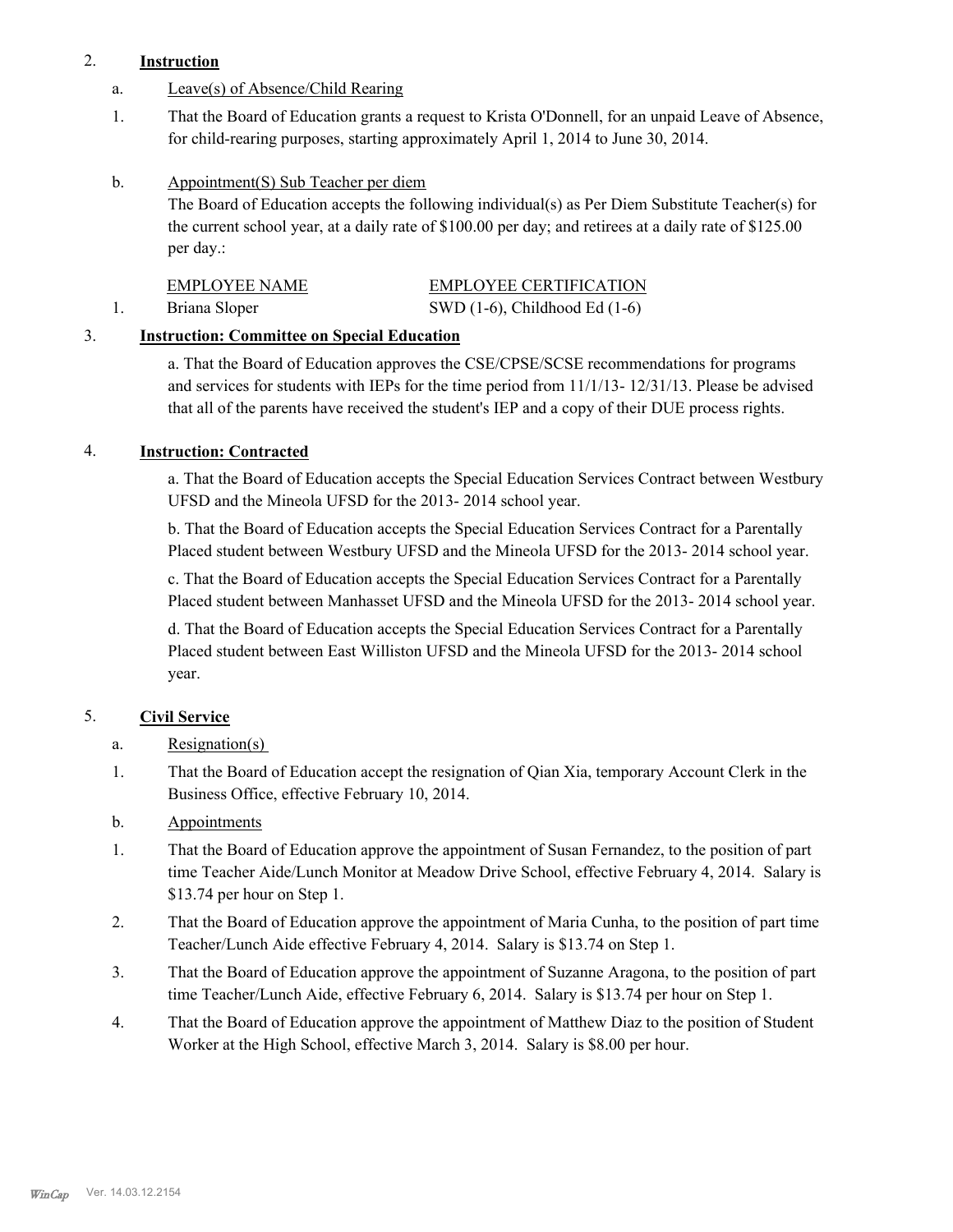That the Board of Education approves the following positions for the summer of 2014 for the Mineola High School, effective July 1, 2014 through August 30, 2014: 5.

1 - Clerical: Main Office- Assist with the opening & closing of School; ordering supplies and assisting with Mineola East.

1- Clerical: Guidance Office- Update student files, reorganize incoming 8th grader files, removal of graduate files, assist with scheduling and prepare schedules for Mineola East.

1 - Student Worker: Textbooks/Main Office- Barcode new books, organize the bookroom, unpack new supplies, distribute Parochial school books, assist with Mineola East.

3 - Summer Workers: Mineola EAST- Three half days (9:00am- 1:00pm) & two evenings (5:00pm- 8:30pm) to assist with Mineola East, one week Prior to school openning.

- That the Board of Education approve the appointment of Suzette Sinert to the position of part time Teacher Aide Sub, effective February 24, 2014. Salary is \$13.74 per hour. 6.
- That the Board of Education approve the appointment of Evangeline Billiris to the position of part time Teacher/Lunch Aide at Meadow Drive School, effective March 3, 2014. Salary will be \$13.74 on Step 1. 7.
- c. Leave Replacement
- That the Board of Education appoint Anna Spatola to the Greeter/Monitor position at Meadow Drive as a Leave Replacement for Cindy Velez who is a Leave Replacement for a full time teacher aide on a Leave of Absence until June 30, 2014. This is effective February 4, 2014. Salary is \$12.79 on Step 6. 1.

# 6. **Business /Finance**

# a. **Treasurer's Report**

That the Board of Education accepts the Treasurer's report for the period ending December 31, 2013 and directs that it be placed on file.

#### b. **Approval of Invoices and Payroll**

That the Board of Education accepts the Invoices and Payroll for the period ending January 31, 2014

| General Warrant #13 | January 15, 2014 | CK# 71520-71654                 |
|---------------------|------------------|---------------------------------|
|                     | Checks           | \$1,193,309.60                  |
|                     | EFT              | \$1,662,354.12                  |
| General Warrant #14 | January 29, 2014 | CK# 71655-71759<br>\$266,147.51 |

**TOTAL A/P Warrants: \$3,121,811.23**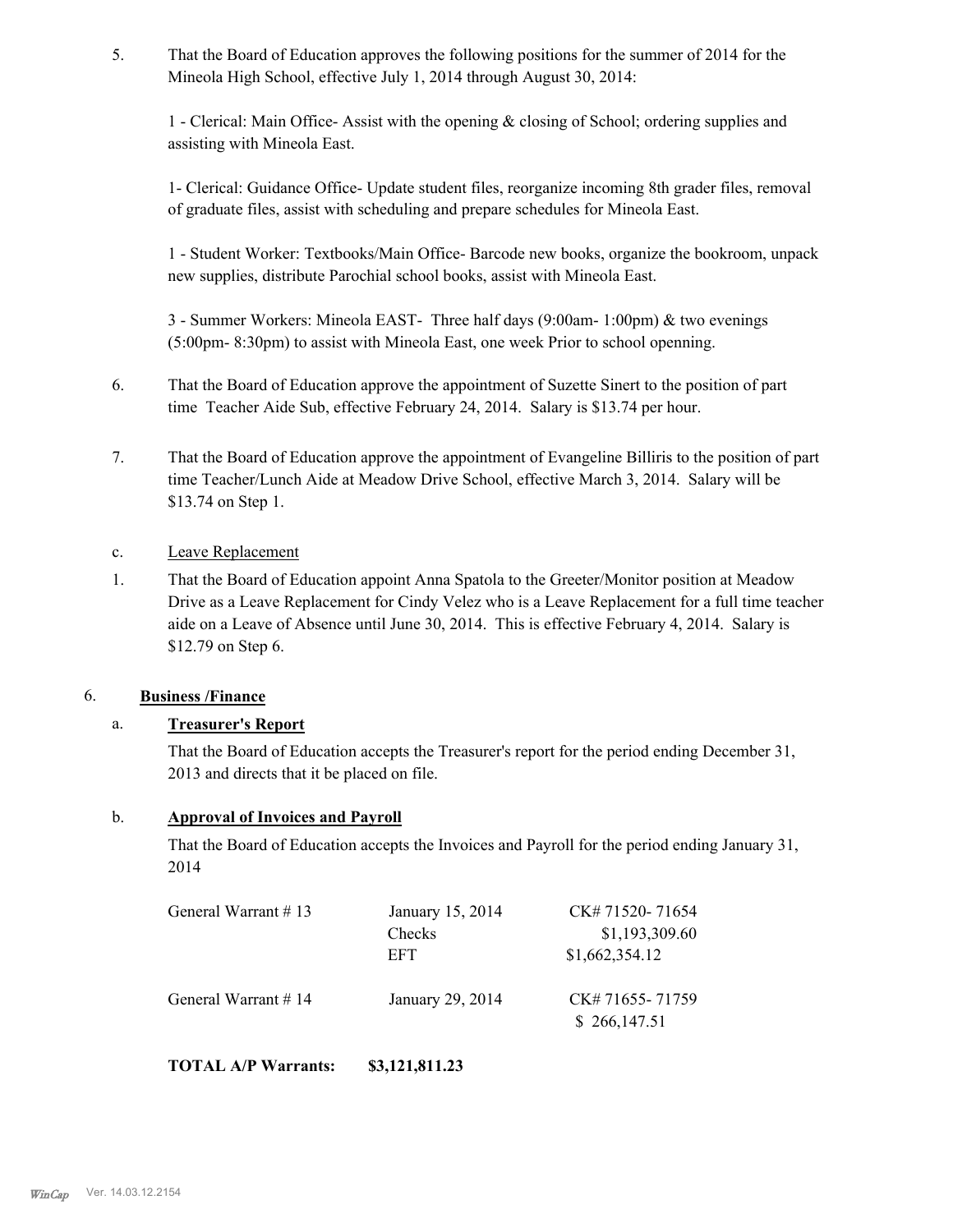#### PAYROLL # 14 & # 15

| General | \$3,929,423.43 |
|---------|----------------|
| Fund F  | \$66,724.78    |

#### **TOTAL PAYROLL \$3,996,148.21**

#### c. **Budget Appropriation Adjustment**

That the Board of Education approves the transfer of funds, in the amount of \$100,000 from TANS Interest- budget code: 9760 700 00 7399 to Facilities Upgrades- budget code: 1621 418 00 0000 for the Bus Depot Fuel Tank Paving and other miscellaneous projects.

#### **Business/Finance: Disposal of District Property** 7.

That the Board of Education approves the disposal of the following district property, according to Policy #6900, declaring them obsolete:

- Middle School: 12- Old platform risers (4' x 8')- due to the purchase of new "Thrust Stage" risers in the Middle School. a.
- Meadow Drive School: 2- Two step plywood risers- over 40 years old, very heavy and unsafe to move or sit/stand on. Newer plastic "flip-form' risers have been in use. b.
- Meadow Drive School: 1- Baldwin Piano (Serial # 699716)- Piano was built in 1960, is currently in disrepair and missing a major part (lid/cover). c.
- d. Dodge VIN 1GCCS1449XK118864- Old Mail Pick-up which is completely out of service.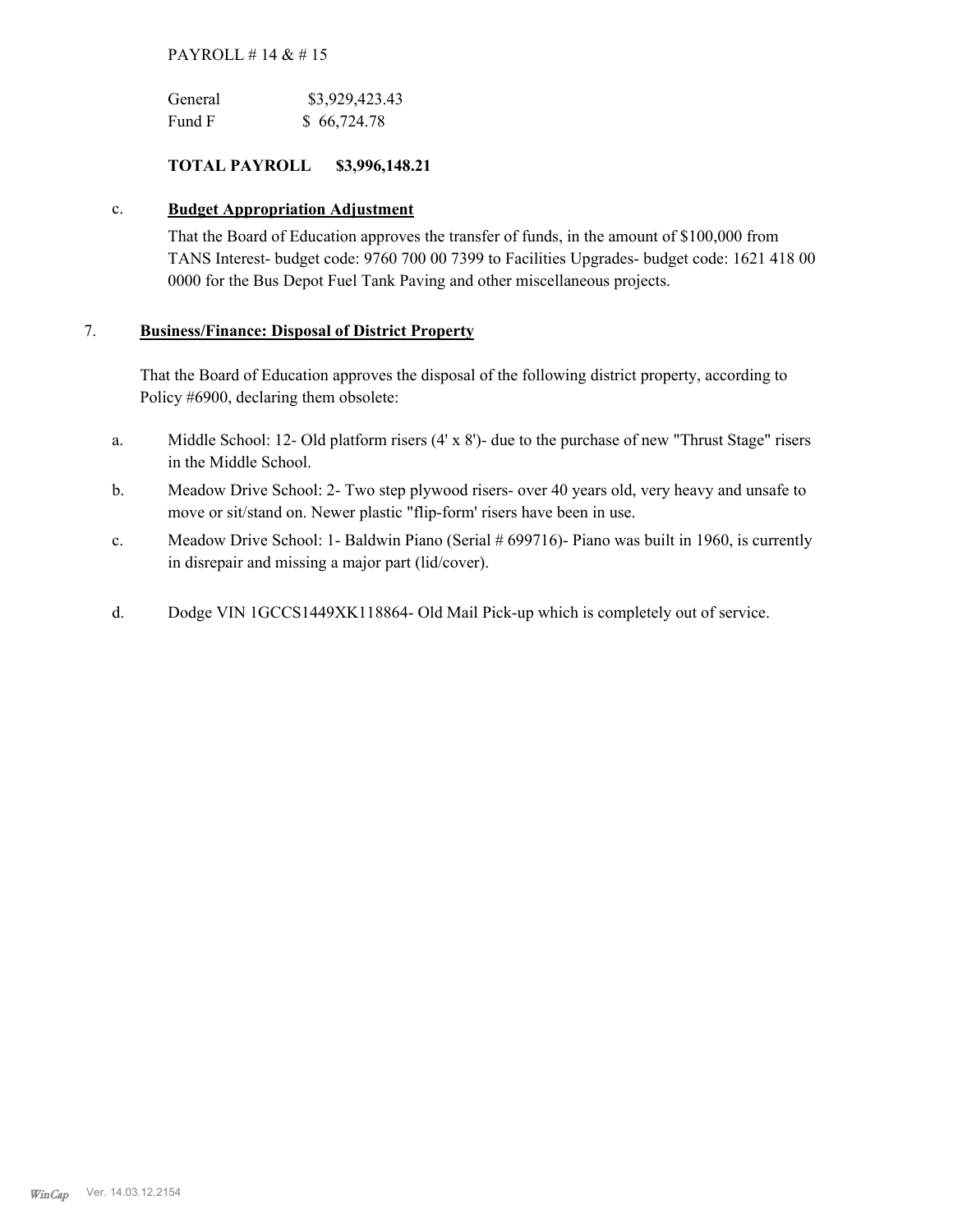## **Stipulation of Settlement**

 **RESOLUTION # 44 - BE IT RESOLVED** that the Board of Education hereby authorizes the Superintendent of Schools to execute a Stipulation of Settlement by and between the Mineola Union Free School District, an employee of the Mineola Union Free School District whose identity has been made know to the Board in Executive Session, and the Mineola Clerical Secretarial Employees Association, the contents of which have been reviewed by the Board in Executive session, and be it further

**RESOLVED** that the Board of Education hereby accepts the resignation of the employee named in that agreement effective February 13, 2014.

| <b>Motion:</b> | Nicole Matzer                                                                                     |     |    |
|----------------|---------------------------------------------------------------------------------------------------|-----|----|
| Second:        | Christine Napolitano                                                                              |     |    |
| Yes:           | William Hornberger<br>Nicole Matzer<br>Patricia Navarra<br>Christine Napolitano<br>Arthur Barnett | No: | N0 |
|                |                                                                                                   |     |    |

**Passed:** Yes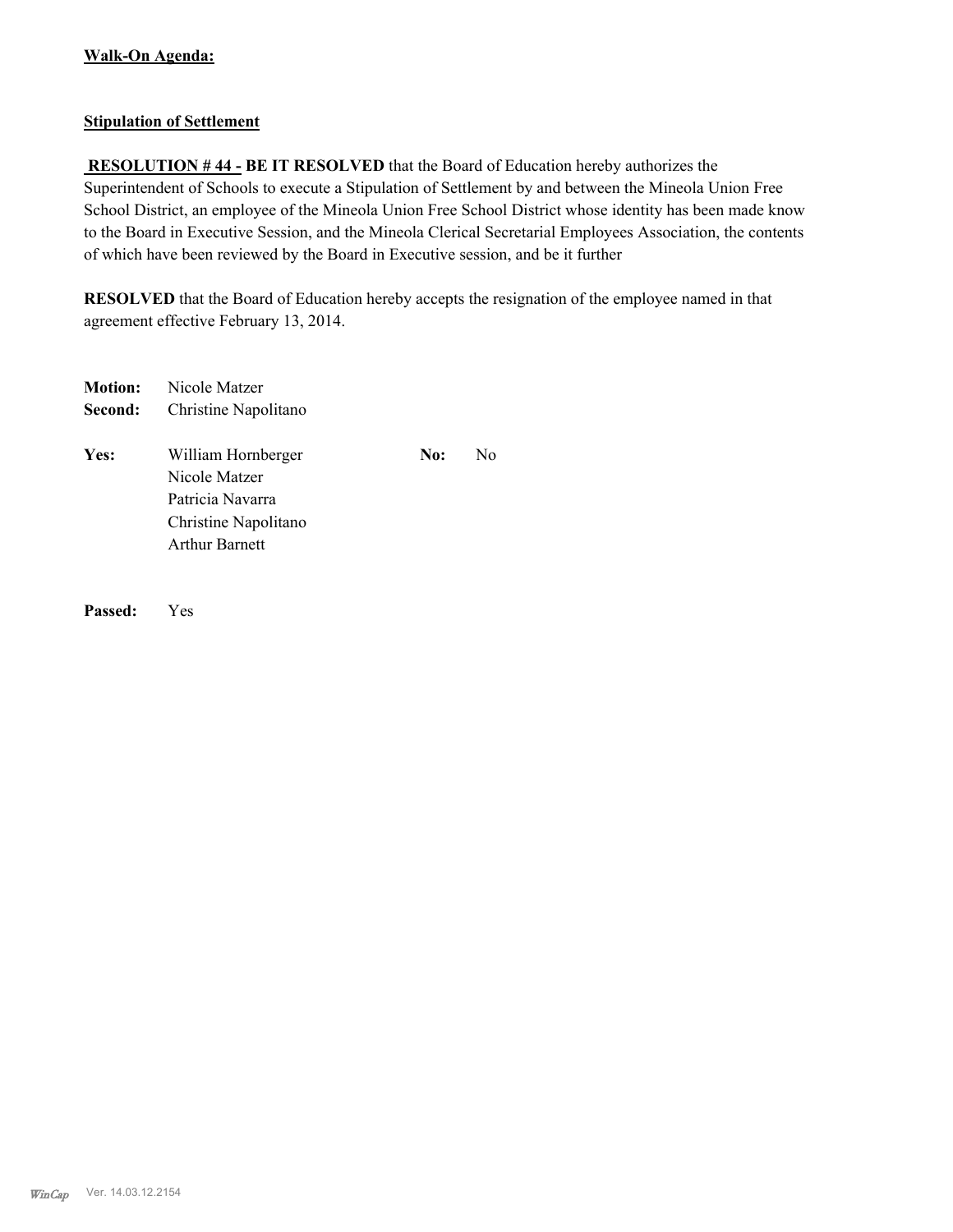#### **K. Superintendent's Report**

Superintendent of Schools' Reports for 2/13/14 Presentations:

- 1. Tax Levy Calculation
- 2. Corrective Action Plan Updates
- 3. Field Usage Policy #3280

The Superintendent's first presentation this evening was the "Explanation of the Tax Levy". \*This presentation can be found on the District website, on the Board of Education page under the heading presentations. The Superintendent stated that each District is told by the State how much to raise the levy. Each district can either work within that limit or must make cuts in order to do so. The Superintendent stated that the 2% levy cap is not as straight forward as it sounds. If you simply multiplied this year's levy (77,906,690) by 2%, you would get a levy increase of \$1,558,133; but it is not that easy. The Superintendent displayed the very complicated formula that is utilized in order to determine the tax levy. Dr. Nagler next displayed the District Capital Expense Exemption which first totals: the debt in budget + bus leases + Energy performance contracts and then minuses Building aid and Transportation aid for the total. The Superintendent displayed more slides on the formula for determining the levy cap. The new levy is 79,045,241 and the old levy was 77,906,690 therefore the increase in levy is 1,138,551 or 1.46%. The Superintendent stated the present calculation of a "roll over" budget is 1.65% budget to budget increase, which is an increase of 1,550,000. The major drivers for this increase are: pensions, salaries and special education. The next year's budget will be done without reduction or staff cuts. The Superintendent stated that at the meeting on 3/6, he will present the 2014-2015 budget highlights.

The second presentation for this evening is the Field Usage policy #3280. The Superintendent stated that this presentation is related to a previous discussion on the fee structure for the usage of the fields, which is minimal to the residents. The cost for non-residents is higher, but not cost prohibitive. The Superintendent stated that the District does not need this revenue to put a burden on the residents. He stated that two neighboring districts have increased their fees. It should be clear to individuals seeking to use the fields, what the conditions will be. Ms. Matzer asked for the fees which the district charges. The Superintendent went through the charges and added that the local Little Leagues are not charged because they are non-profit organizations. Mr. Barnett emphasized that we are not making a profit on charging for the use of our fields. The Superintendent recommends not changing the policy or the costs as a courtesy to residents. Ms. Napolitano suggested that the paperwork for the permit should clearly state that during the summer months the field may not be maintained in the same manner as during the high school sports season. She also stated that we do not want residents mowing the grass. The Superintedent stated that all it takes is a phone call/ email to him and it would be taken care of. There were no further comments and it was agreed that the field usage policy would be looked at again during the Board Policy Review meeting.

The final presentation is the "Corrective Action Plan Updates". The Superintendent stated that currently many of the recommendations are being followed up or have been corrected. The Internal Audit is currently in the process of being done and within a month, it is anticipated that auditors will meet with the Board to discuss their findings. The Superintendent stated that he has been made aware of some of the preliminary findings and there has been nothing that is alarming. As previously reported, there are no recommendations from the External Auditors. There was no further discussion.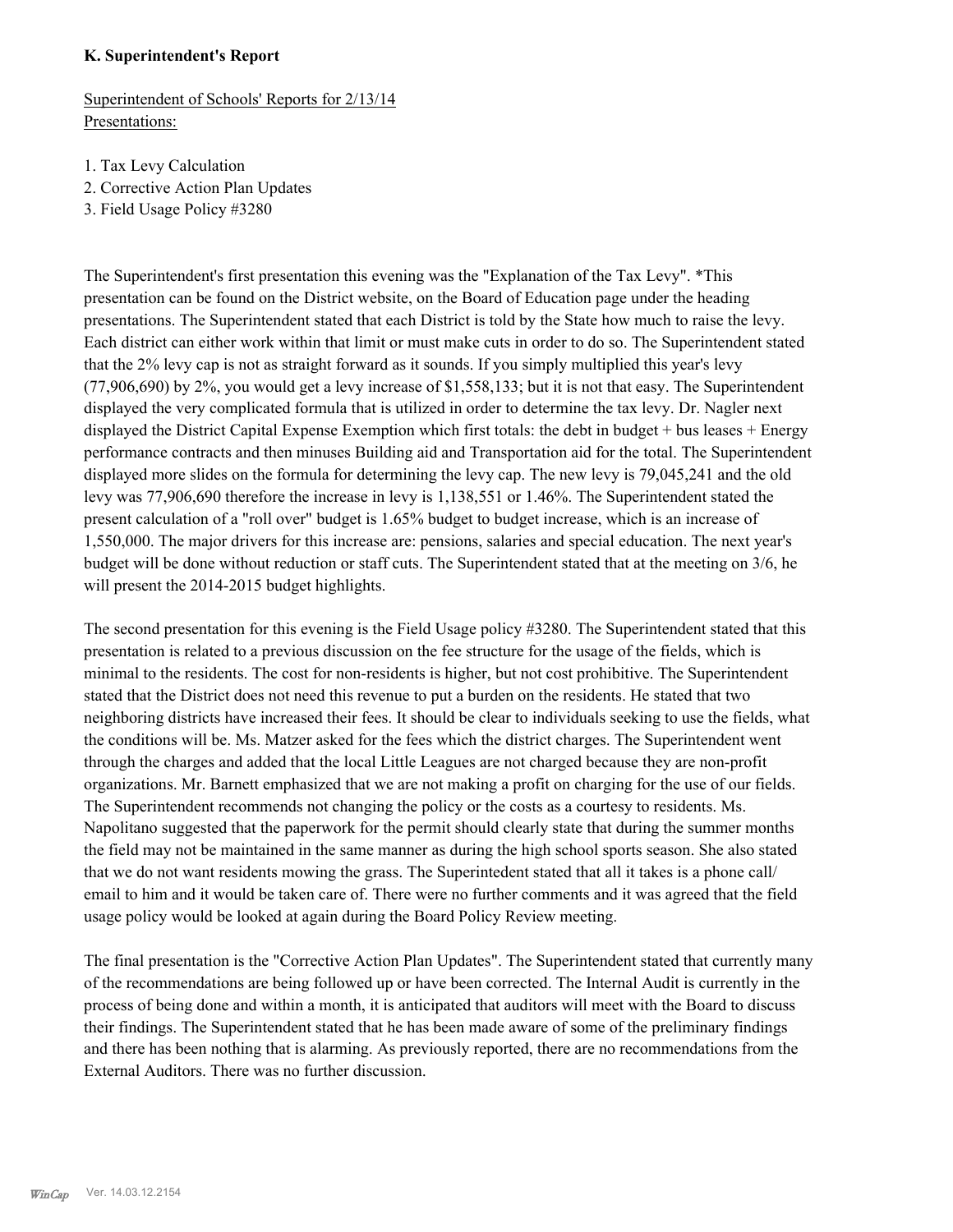#### Superintendent Comments

The Superintendent stated that he had received a request from Ms. Regan for the Board to move the April 3rd Workshop Meeting to the High School, in order to support the Macaroni fundraiser to benefit the INN. The Board was in agreement and the change of location will be posted on the website and around the district.

Mr. Barnett stated that he had one final item: there will be a date set for the next policy review meeting by the next Board meeting on 3/6/14.

#### **L. Public Comments**

Mr. Barnett opened the floor to public comment. One resident who asked a question regarding the Veteran exemption and the Board president responded to him. There were no additonal comments.

The Superintendent stated that he was in need of an executive session.

#### **M. Executive Session Time: 8:40 p.m.**

At 8:40pm, a motion was made for the Board of Education to go into executive session to discuss the medical, financial, credit or employment history of a particular person or corporation, or matters leading to the appointment, employment, promotion, demotion, discipline, suspension, dismissal or removal of a particular person or corporation.

| <b>Motion:</b> | Christine Napolitano                                                                                     |     |    |  |  |
|----------------|----------------------------------------------------------------------------------------------------------|-----|----|--|--|
| Second:        | William Hornberger                                                                                       |     |    |  |  |
| Yes:           | William Hornberger<br>Nicole Matzer<br>Patricia Navarra<br>Christine Napolitano<br><b>Arthur Barnett</b> | No: | N0 |  |  |
|                |                                                                                                          |     |    |  |  |

**Passed:** Yes